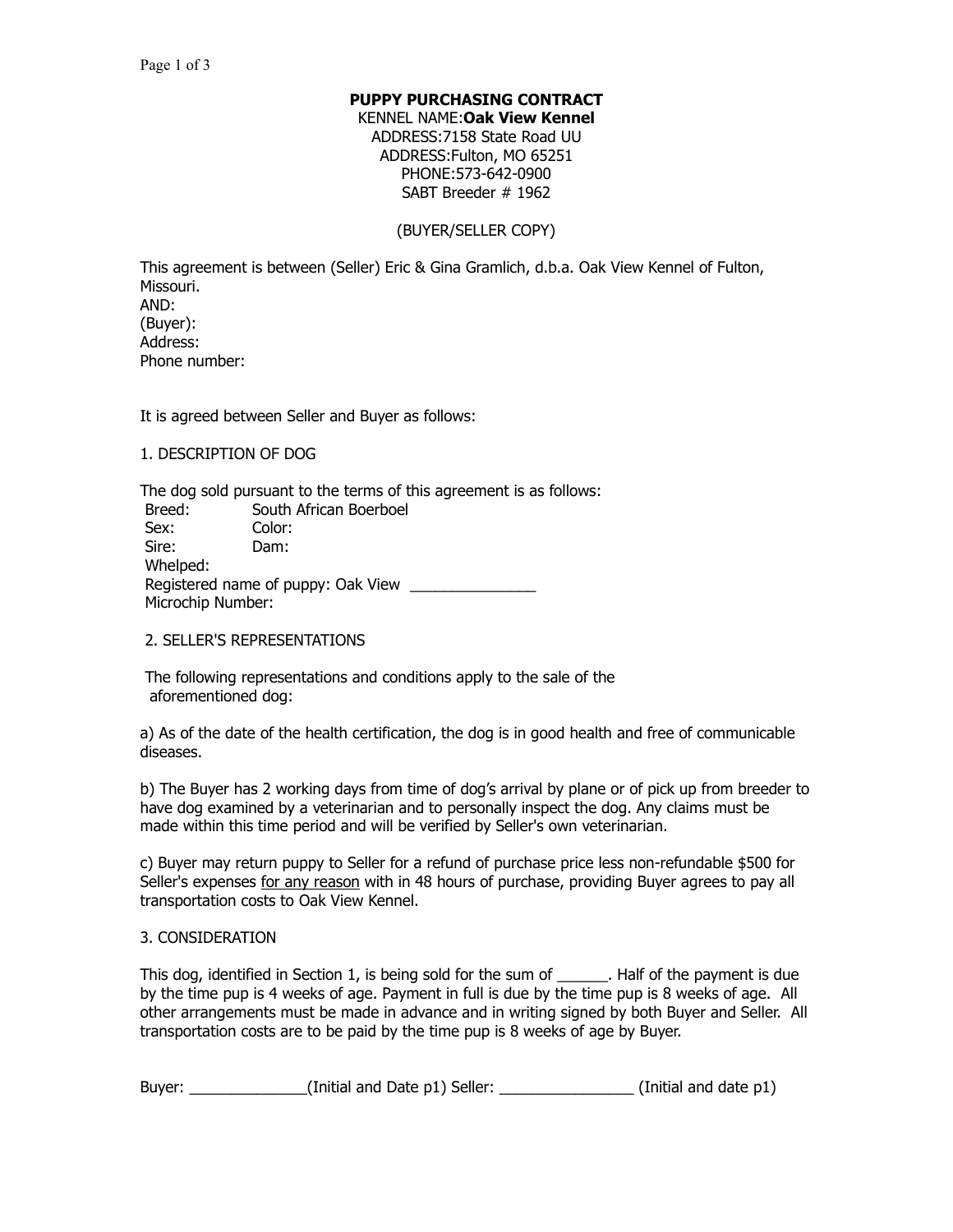# 4. STIPULATIONS

# This **dog or bitch is being sold as a family pet and not for breeding purposes.**

- a) As the pup is being sold as a family pet, Buyer agrees that seller will register said dog or bitch on a Limited Pet Registration. Seller will hold this non-breeding registration until veterinarian verification of spay or neuter is received. Dog/Bitch **must not** be spayed or neutered prior to the age of 12 months for females and 18 months for males. If pup is spayed or neutered prior to the required age above, then the health guarantee regarding orthopedic disease is null and void. A vasectomy in a male is acceptable in place of neutering.
- b) If dog is bred; Buyer agrees to pay Seller \$5,000 in penalty and to return possession and ownership of said dog to Seller with no compensation.
- c) Until the age of 5 years, if dog/bitch is diagnosed with crippling hip dysplasia, either by the Orthopedic Foundation for Animals (OFA) or Penn HIP assessment or licensed veterinary radiologist. Buyer can either agree to keep dog/bitch providing dog/bitch is spayed or neutered or may return to Seller. Seller agrees to replace said dog/bitch with another of same sex and grade.
- d) Pup is guaranteed to be free of genetic diseases that greatly diminish the pup's quality of life until the age of 5 years. Provisions are the same as in c, above.
- e) Buyer will pay all transportation costs for return of pup or shipping of replacement pup.
- f) Any other arrangements may only be made with Seller's written consent.
- g) If buyer chooses to place dog elsewhere, Seller is to be notified and gets first chance to reacquire dog/bitch. Buyer will repay the purchase price for said dog/bitch to the Seller for failure to comply.

#### 5. WORKING TITLE REIMBURSEMENT PROGRAM

Oak View Kennel supports the promotion of this breed as a working breed. We will reimburse the following amounts for working titles or temperament certifications:

- a) CGC \$50 b) TT  $\bullet$  \$ 50(only one temperament test will be reimbursed).
- c) WDI or equivalent \$200
- d) WDII or equivalent \$200
- e) Other title agreed upon by seller \$50.

Total amount of reimbursements not to exceed \$500. Seller is to receive an official copy of the above certificates/titles (preferably from the source) prior to issuing the rebate.

# 6. LIMITATIONS OF CONTRACT

a) This contract applies to the original puppy only and is nontransferable to a second party. No replacement puppy will be given if the male or female has been bred.

| Buyer: | (Initial and Date p2) Seller: | (Initial and Date p2) |  |
|--------|-------------------------------|-----------------------|--|
|--------|-------------------------------|-----------------------|--|